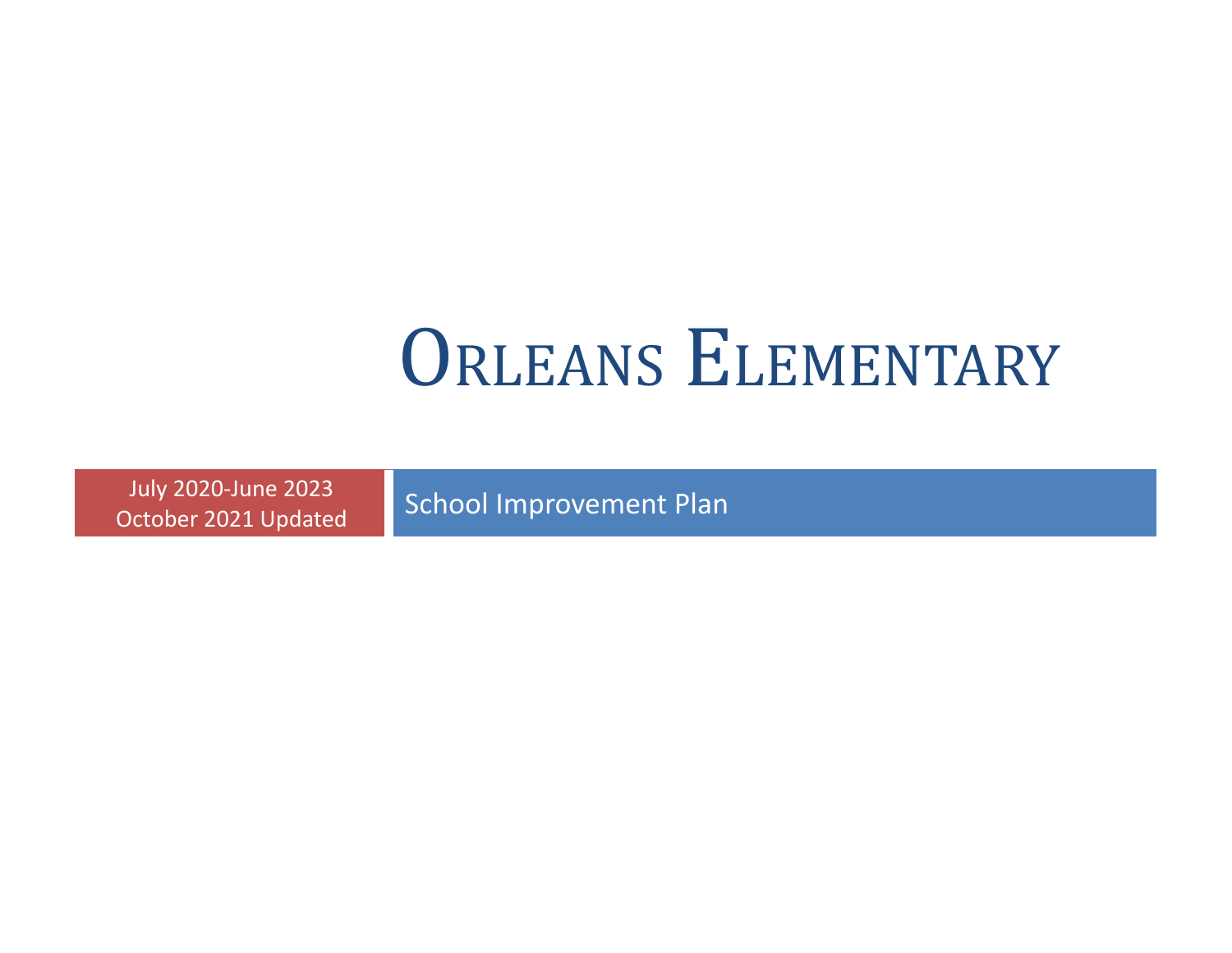#### **ORLEANS ELEMENTARY SCHOOL MISSION STATEMENT**

The mission of Orleans Elementary School is to educate all students to high standards of intellectual excellence and social and cultural awareness, and to prepare them for a productive life within a dynamically changing society.

#### **NAUSET PUBLIC SCHOOLS MISSION STATEMENT**

We exist to educate each student to the highest attainable levels of academic excellence, social responsibility, and cultural awareness.

### **VISION STATEMENT**

Our vision is to be an exemplary public school system. That is, the Nauset Schools will continue to set standards of teaching practice at optimum levels of effectiveness. Nauset's member communities provide the resources necessary to achieve this vision. The Nauset Schools are accountable to those communities for excellent educational practice and student achievement. This partnership requires the commitment of students, parents, and staff in an educational contract, which acknowledges concerted efforts by all.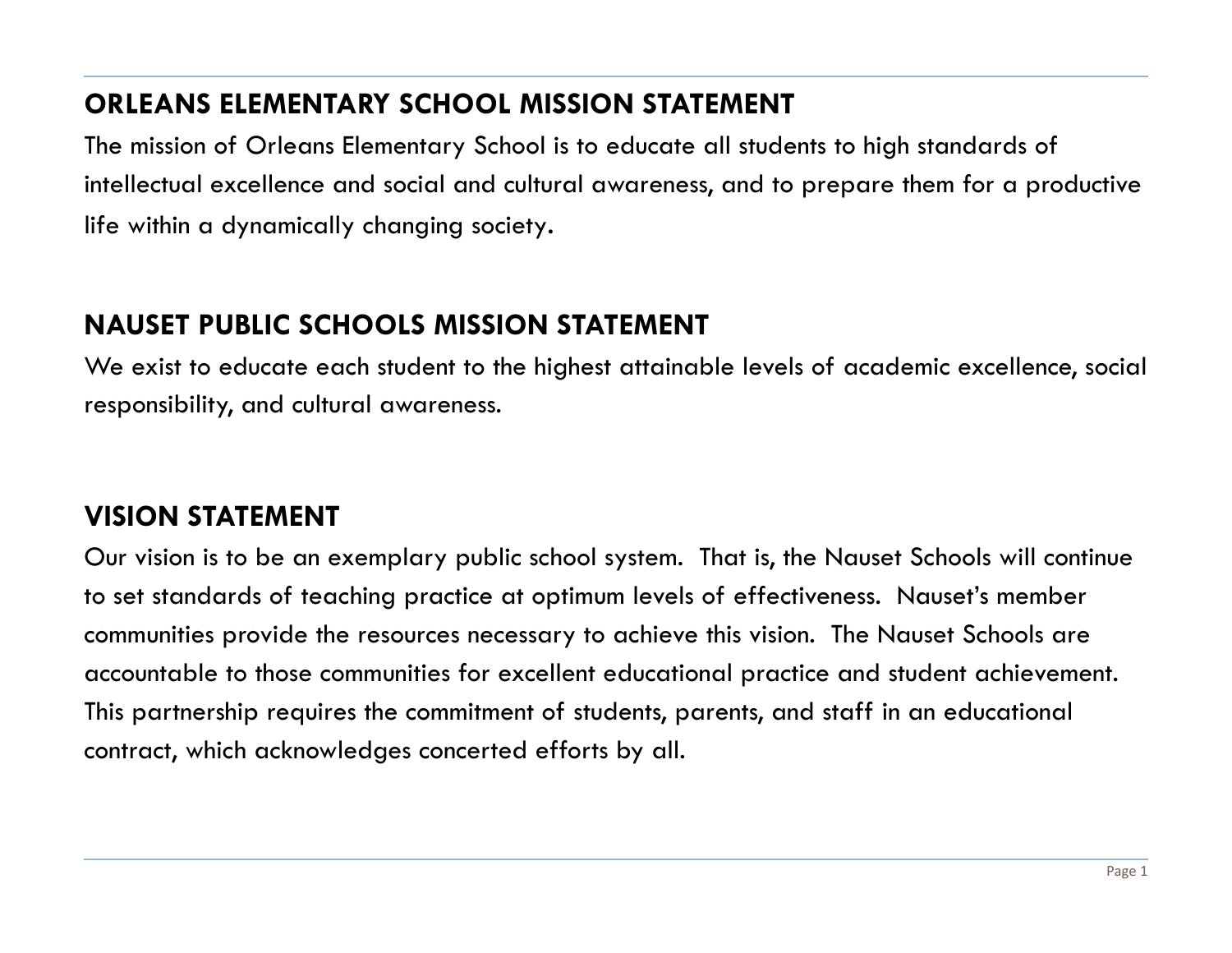## **Orleans Elementary School School Council**

**(2021-22)**

Bethany Ambrose **Dean Comeau Cynthia Okolo** [ambroseb@nausetschools.org](mailto:ambroseb@nausetschools.org) [jcomeau@capecodfive.com](mailto:jcomeau@capecodfive.com) cynthiaokolo@gmail.com

[jenkinsm@nausetschools.org](mailto:jenkinsm@nausetschools.org) [mollybjenks@gmail.com](mailto:mollybjenks@gmail.com) Sassandra Roche

Allan Peterson **Secretary:** [petersona@nausetschools.org](mailto:petersona@nausetschools.org) Amy Gibson

| <b>Professional Staff:</b>     | <b>Community Representatives:</b> | <u>Parent Representatives:</u> |
|--------------------------------|-----------------------------------|--------------------------------|
| <b>Principal Elaine Pender</b> | Carol Counihan                    | Robert Colquhoun               |
| pendere@nausetschools.org      | ccounihan@hotmail.com             | bobcolquhoun $22@$ me.com      |

[gibsona@nausetschools.org](mailto:templetonm@nausetschools.org)

Martha Jenkins Molly Jenks **School Committee Representative:** [roches@nausetschools.org](mailto:roches@nausetschools.org)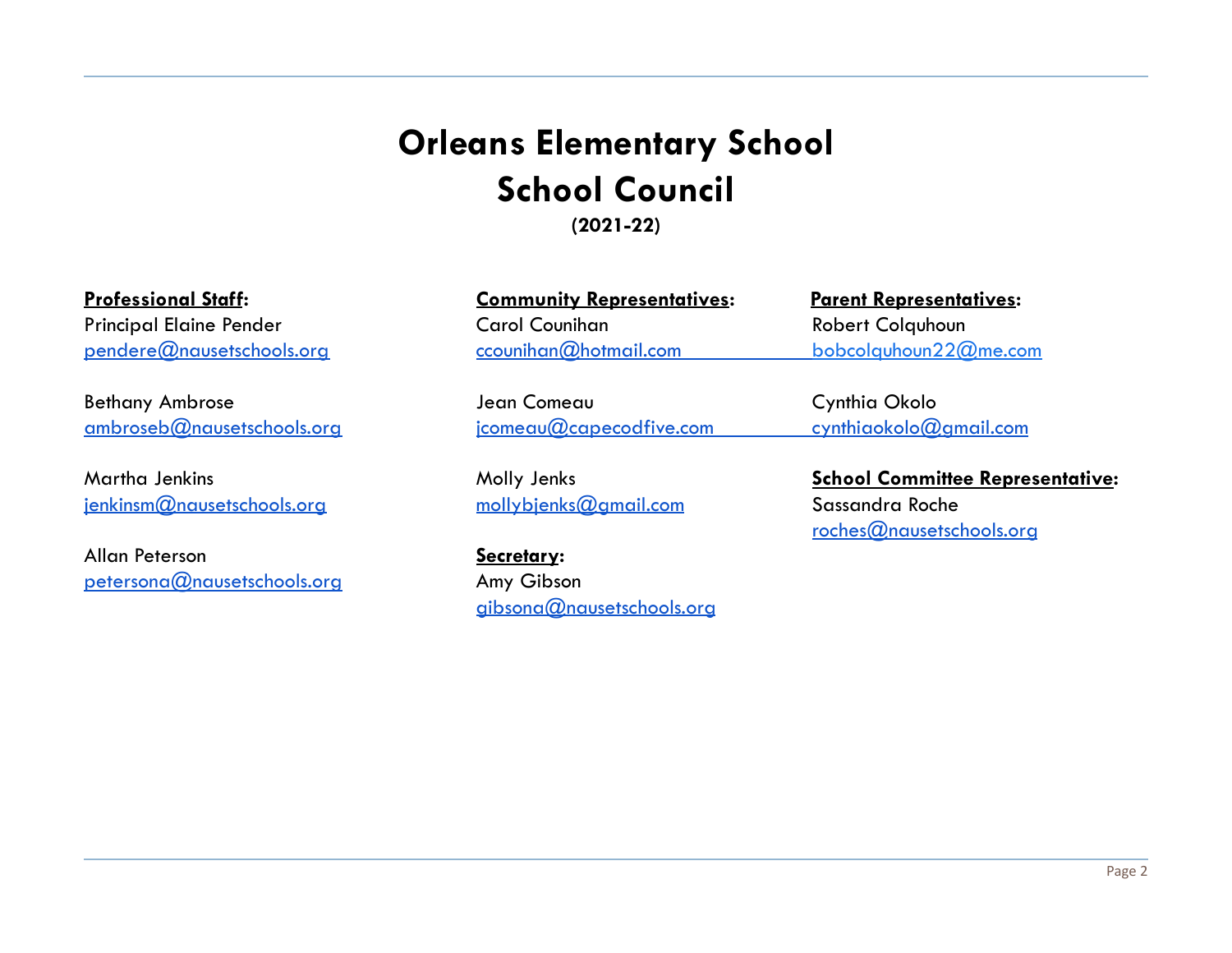| <b>Enrollment by Race/Ethnicity (2020-21)</b> |             |            |  |  |  |  |  |  |
|-----------------------------------------------|-------------|------------|--|--|--|--|--|--|
| Race                                          | % of School | % of State |  |  |  |  |  |  |
| African American                              | 3.4         | 9.3        |  |  |  |  |  |  |
| Asian                                         | 1.1         | 7.2        |  |  |  |  |  |  |
| Hispanic                                      | 12.6        | 22.3       |  |  |  |  |  |  |
| Native American                               | .6          | $\cdot$ .2 |  |  |  |  |  |  |
| White                                         | 78.3        | 56.7       |  |  |  |  |  |  |
| Native Hawaiian, Pacific Islander             | $\theta$    | 0.1        |  |  |  |  |  |  |
| Multi-Race, Non-Hispanic                      | 4.0         | 4.1        |  |  |  |  |  |  |

| <b>Enrollment by Gender (2020-21)</b> |          |         |  |  |  |  |  |
|---------------------------------------|----------|---------|--|--|--|--|--|
| <b>School</b><br><b>State</b>         |          |         |  |  |  |  |  |
| Male                                  | 78       | 467,362 |  |  |  |  |  |
| Female                                | 97       | 443,625 |  |  |  |  |  |
| Non-Binary                            | $\theta$ | 478     |  |  |  |  |  |
| Total                                 | 175      | 911,465 |  |  |  |  |  |

| <b>Enrollment by Grade (2020-21)</b> |    |   |    |    |    |           |                |                |         |          |                  |    |           |           |           |              |
|--------------------------------------|----|---|----|----|----|-----------|----------------|----------------|---------|----------|------------------|----|-----------|-----------|-----------|--------------|
|                                      | PK | K |    |    |    | $\vert$ 4 | 5 <sup>5</sup> | 6              |         | 8        | $\boldsymbol{9}$ | 10 | <b>11</b> | <b>12</b> | <b>SP</b> | <b>Total</b> |
| <b>Orleans Elementary</b>            |    |   | 24 | 29 | 32 | 36        | 37             | $\overline{0}$ | $\rm 0$ | $\Omega$ |                  |    |           | $\Omega$  |           | 175          |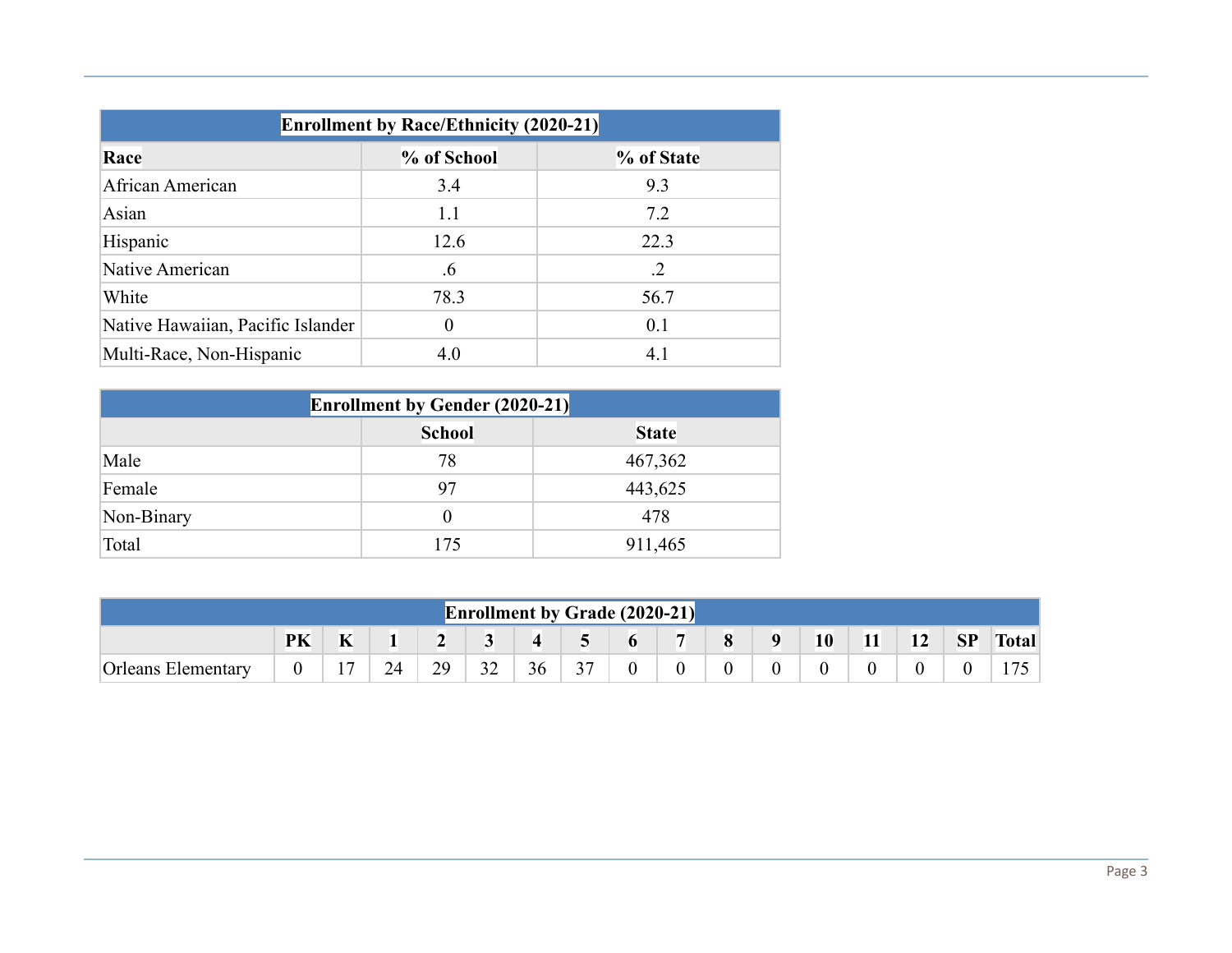**Goal One: Develop and integrate equitable deeper learning opportunities for students which place all** students at the center of their own learning and teach them to seek answers and understanding. Through deeper learning students will engage with collaborative student centered experiences which are based on the standards and are connected to authentic, real world encounters to teach and strengthen 21st Century skills. As a result, all students **will achieve academic growth and overall school success.**

| <b>Action</b>                                                                            | <b>Strategies</b>                                                                                                                                                                                                                                                                  | <b>Persons</b><br>Responsible                            | <b>Timeline</b>                | <b>Measurable Outcomes</b>                                                                                                    | <b>Update on Progress</b><br>October 2021                                                                                                                                                               |
|------------------------------------------------------------------------------------------|------------------------------------------------------------------------------------------------------------------------------------------------------------------------------------------------------------------------------------------------------------------------------------|----------------------------------------------------------|--------------------------------|-------------------------------------------------------------------------------------------------------------------------------|---------------------------------------------------------------------------------------------------------------------------------------------------------------------------------------------------------|
| Work in partnership<br>with the state<br>sponsored,<br>Kaleidoscope<br><b>Collective</b> | OES Kaleidoscope Team will engage<br>in all professional learning<br>opportunities provided by the state<br>and will utilize suggested instructional<br>strategies to ensure deeper learning<br>for all.<br>OES Kaleidoscope Team will accept<br>feedback and support from the KC. | Principal,<br><b>OES</b><br>Kaleidoscope<br><b>Teams</b> | Spring<br>2020-June<br>2021    | <b>Professional Development</b><br><b>Professional Educational</b><br><b>Collaboration with educators</b><br>across the state | Met- Four teachers and our<br>school Psychologist<br>participated in Professional<br>learning from March<br>2020-May 2021                                                                               |
| <b>Curricular Analysis</b>                                                               | OES Kaleidoscope Team will work<br>together to complete task analysis<br>and utilize state designed protocols<br>and engage in all professional<br>learning opportunities. A consultant<br>will provide professional development<br>to support curriculum unit<br>development.     | Principal,<br>Kaleidoscope<br>Team                       | December<br>2020-April<br>2021 | Revised Tasks will serve as<br>model for subsequent lesson<br>and Unit Design                                                 | Met- Our KC Team<br>completed five Deeper<br>Learning Tasks and<br>analyzed them with a<br>consultant using a Task<br>Analysis Protocol which<br>included using an equity lens<br>on all lesson design. |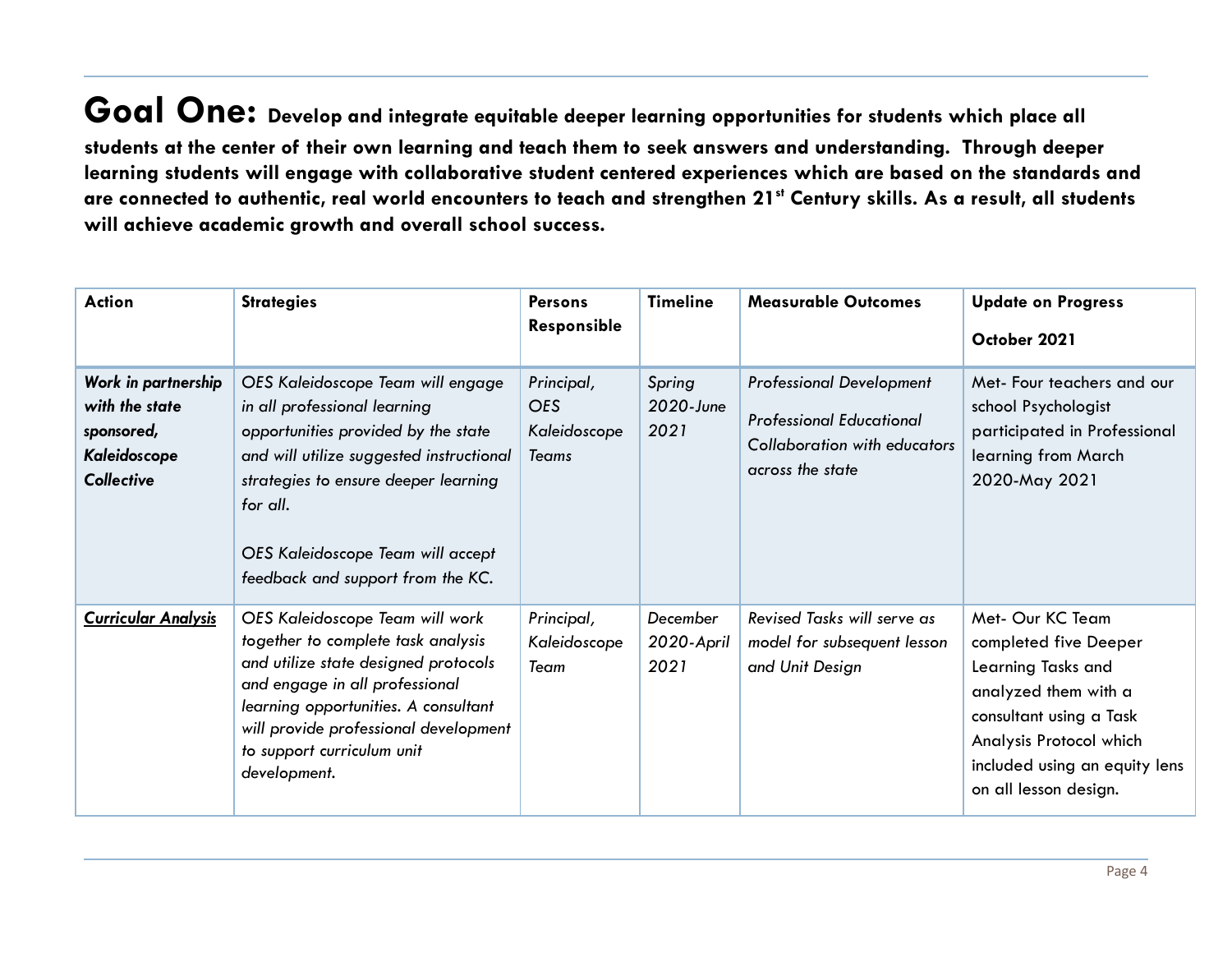| Analyze and adjust<br>lessons to enhance<br>their impact on<br>empowering and<br>engaging students<br>resulting in<br>deepening their<br>learning.               |                                                                                                                                                                                                                                      |                                                    |                                 |                                                                                                                                                                                 |                                                                                                                                                                                                                                                                                                |
|------------------------------------------------------------------------------------------------------------------------------------------------------------------|--------------------------------------------------------------------------------------------------------------------------------------------------------------------------------------------------------------------------------------|----------------------------------------------------|---------------------------------|---------------------------------------------------------------------------------------------------------------------------------------------------------------------------------|------------------------------------------------------------------------------------------------------------------------------------------------------------------------------------------------------------------------------------------------------------------------------------------------|
| Curriculum<br>Implementation<br>Implement and<br>assess the initial<br>section of<br>curriculum units                                                            | Teachers will instruct lessons in the<br>units.<br>Feedback and coaching will be<br>provided to teachers.<br>Teachers will engage in collaborative<br>reflection of instructional strategies<br>utilized to deepen student learning. | Principal,<br>Kaleidoscope<br>Teams,<br>Consultant | February<br>2021 - June<br>2021 | <b>Teacher Reflection and Unit</b><br>Analysis<br>Student Performance Data                                                                                                      | Initial steps completed, the<br>KC Team reflected on lessons<br>created and taught.<br>Revisions were made to the<br>lessons based as a result of<br>collaborative reflection and<br>feedback from the<br>consultant.                                                                          |
| <b>On-going Support</b><br>& Development<br>Develop subsequent<br>sections of the units<br>of instruction<br>focused around the<br>tenets of deeper<br>learning. | Teacher teams will meet for 4 half<br>day sessions 2021.<br>Teachers will work to align and<br>deepen learning tasks across<br>curricular areas with the purpose of<br>continued implementation with<br>coaching and analysis.       | Principal,<br>Kaleidoscope<br>Team                 | January to<br>May 2021          | Revised units based on peer<br>feedback and student<br>feedback and demonstration<br>of knowledge<br><b>Teacher Reflection and Unit</b><br>Analysis<br>Student Performance Data | Half day sessions were<br>unable to be committed as a<br>result of the unforeseen<br>challenges of Covid.<br>*** Initial steps of this action<br>were taken however the<br>team would like to broaden<br>their work to involve their<br>grade level colleagues and<br>the specialist teachers. |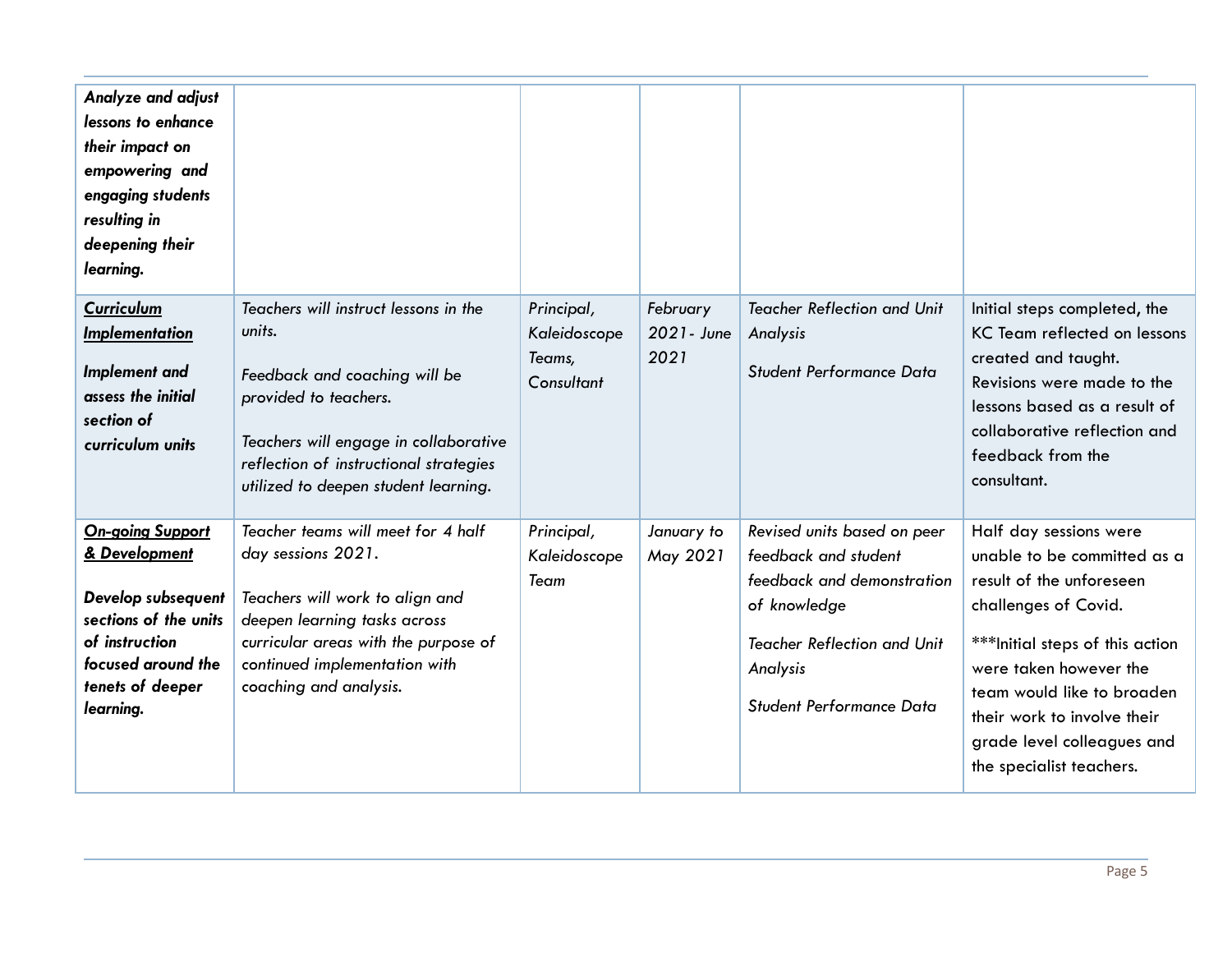| Engage in on-going<br>coaching and<br>support                                 | The consultant will provide<br>professional development for<br>collaborative work.<br>The consultant will guide peer<br>observation and peer feedback.<br>Teachers will utilize strategies for<br>empowering and engaging students<br>in their learning. | Principal,<br>Consultant,<br>Kaleidoscope<br><b>Teams</b> | February to<br>May 2021 | Four Units of Study which<br>exemplify the tenants of<br>deeper learning.                  | **Met-The team did<br>maintain commitment to<br>working with the consultant<br>through 2021. We<br>anticipate further support<br>through participation in the<br>State KC Alumni Cohort.                            |
|-------------------------------------------------------------------------------|----------------------------------------------------------------------------------------------------------------------------------------------------------------------------------------------------------------------------------------------------------|-----------------------------------------------------------|-------------------------|--------------------------------------------------------------------------------------------|---------------------------------------------------------------------------------------------------------------------------------------------------------------------------------------------------------------------|
| <b>Reflect and Assess</b><br>impact of learning,<br>engagement, and<br>equity | Teachers will analyze student<br>performance data measuring<br>transference of knowledge, ability to<br>problem solving creatively, and the<br>development of $21^{st}$ century skills.                                                                  | Principal,<br>Consultant,<br>Kaleidoscope<br>Team         | May-June<br>2021        | End of Year Report                                                                         | **Completed-The Team was<br>excited about the impact<br>their practices had on<br>student engagement and<br>ownership of learning. They<br>look forward to continuing<br>the work of developing more<br>DL lessons. |
| <b>Assess effectiveness</b><br>and revise plan for<br>2021-22 School<br>Year  | Instruction, Curriculum, Assessment,<br>Professional Development, and<br>Resources will be evaluated to<br>support continued commitment to<br>attainment of Goal One.<br>Implementation Plan will be created.                                            | Principal,<br>Consultant,<br>Teacher<br><b>Teams</b>      | June -July<br>2021      | Analysis/Evaluation<br><b>Student Performance Data</b><br>New Action Plan for<br>2021-2022 | **Not completed- the Team<br>will expand to include<br>additional staff to broaden<br>DL lesson development<br>across the school. The Team<br>will be supported by the<br>State KC Alumni Cohort.                   |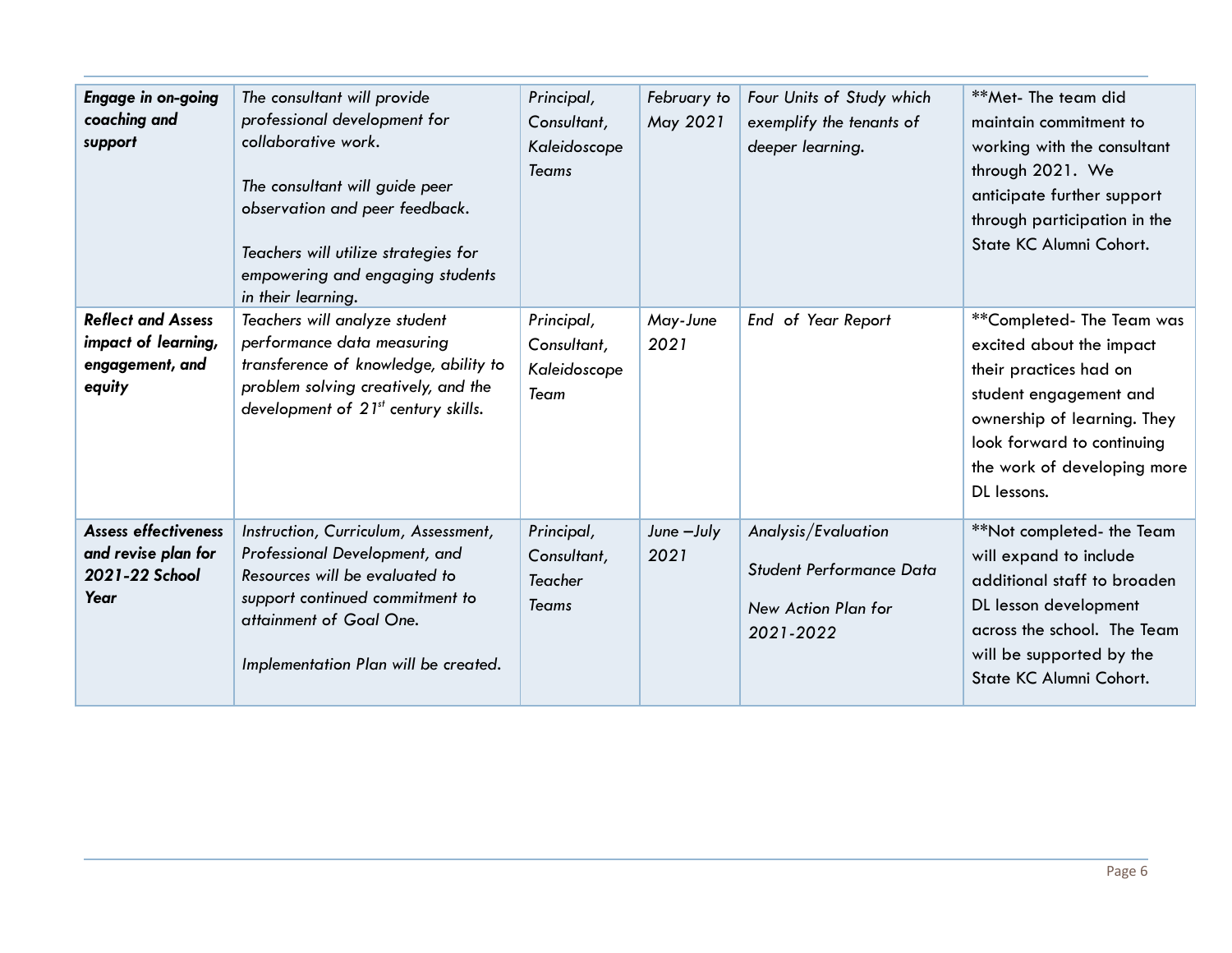| <b>Professional</b><br><b>Growth and</b><br>Collaboration<br>Collaborate<br>regularly on<br>deeper learning<br>strategies | Share best practices around deeper<br>learning during faculty meetings.<br>Share insights and challenges at<br>faculty meetings to model growth in<br>expanding their repertoire on<br>instructional practices in deeper<br>learning. | Principal and<br><b>Teachers</b><br>Teams | Sept.<br>$2021 -$<br>May 2022 | <b>Educator Self-Assessment</b><br>Data | **Initiating November 2021 |
|---------------------------------------------------------------------------------------------------------------------------|---------------------------------------------------------------------------------------------------------------------------------------------------------------------------------------------------------------------------------------|-------------------------------------------|-------------------------------|-----------------------------------------|----------------------------|
|---------------------------------------------------------------------------------------------------------------------------|---------------------------------------------------------------------------------------------------------------------------------------------------------------------------------------------------------------------------------------|-------------------------------------------|-------------------------------|-----------------------------------------|----------------------------|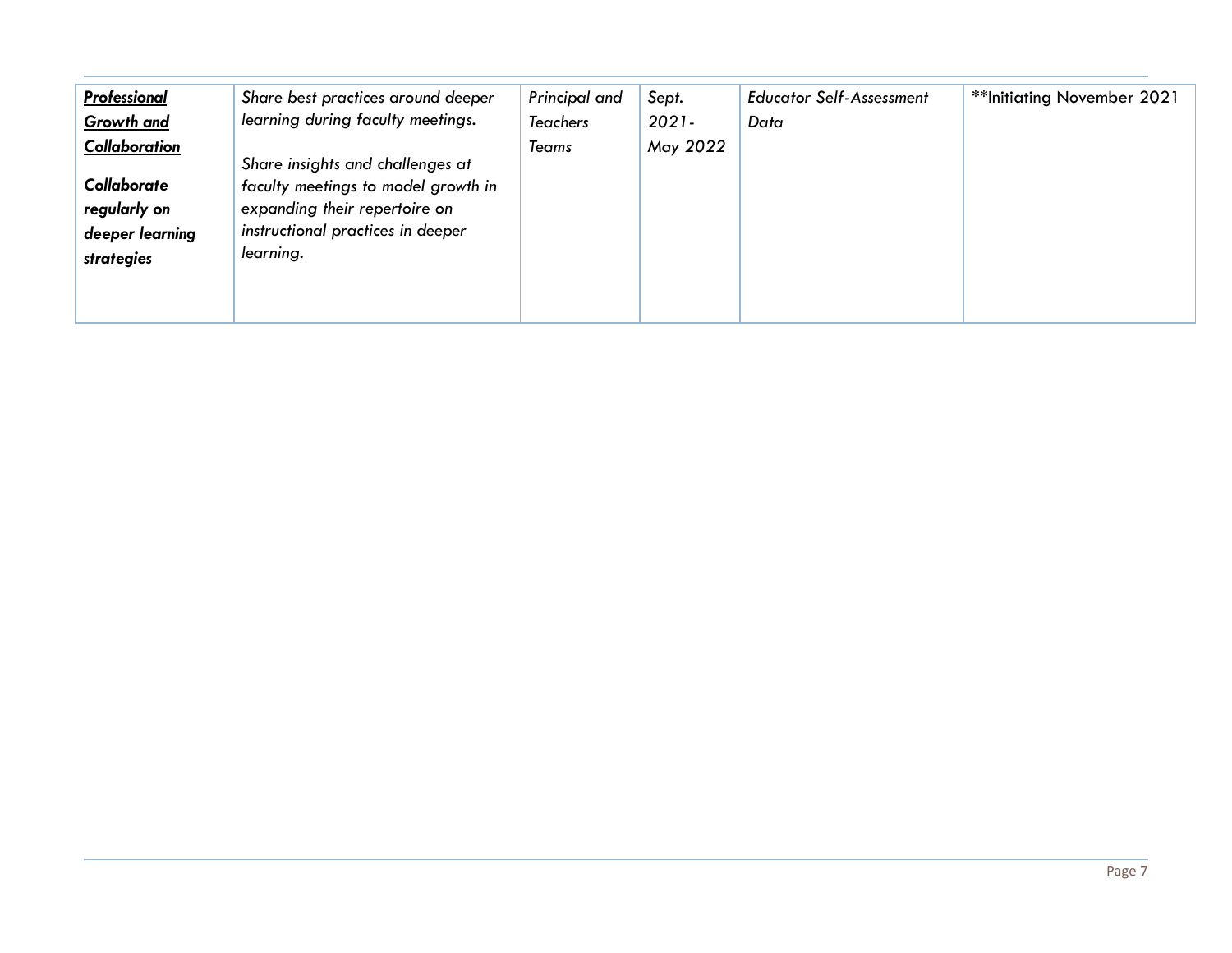**Goal Two: Enhance <sup>a</sup> school culture which promotes awareness of one's own worldview and develops value and respect for others' perspectives. Collaboratively hold all students accountable to demonstrate personal, civic, social, local, and global responsibility through ethical and empathetic behaviors.**

| <b>Action</b>                                                                                               | <b>Strategies</b>                                                                                                                                                                                                    | <b>Persons</b><br><b>Responsible</b>         | <b>Timeline</b>                                                | <b>Measurable Outcomes</b>                                                                                                                                                                                                          | <b>Update on Progress</b><br>October 2021                                                                                                                            |
|-------------------------------------------------------------------------------------------------------------|----------------------------------------------------------------------------------------------------------------------------------------------------------------------------------------------------------------------|----------------------------------------------|----------------------------------------------------------------|-------------------------------------------------------------------------------------------------------------------------------------------------------------------------------------------------------------------------------------|----------------------------------------------------------------------------------------------------------------------------------------------------------------------|
| <b>Continue classroom</b><br>instruction $(K - 5)$ of<br><b>Social Skills</b>                               | Classroom teachers will continue to lead<br>Second Step lessons in class and will<br>reinforce pro-social practices in the<br>general education setting.                                                             | Classroom<br><b>Teachers</b>                 | Monthly                                                        | Students will demonstrate<br>improvement in emotional<br>regulation, coping<br>strategies, classroom<br>behavior by utilizing<br>Second Step,<br>Stress-Reduction/Self-Reg<br>ulation Program as<br>measured by teacher<br>reports. | Completed 2020-2021<br>Continue- 2021-2022                                                                                                                           |
| Provide small group<br>and individual<br>intensified and<br>personalized<br>instruction of social<br>skills | The Adjustment Counselor will provide<br>short term individualized small groups<br>which include the topics empathy, impulse<br>control, problem-solving, anger<br>management, self-regulation, stress<br>reduction. | School<br>Adjustment<br>Counselor<br>Teacher | Six<br>Week<br><b>Rotations</b><br>through-<br>out the<br>year | Data from Behavior<br><b>Rating Scales from</b><br>Teachers, Students, and<br>Adjustment Counselor.                                                                                                                                 | Small groups were limited<br>due to Covid Restrictions<br>in 20-21. Students were<br>supported individually<br>and in pairs as needs in<br>students were identified. |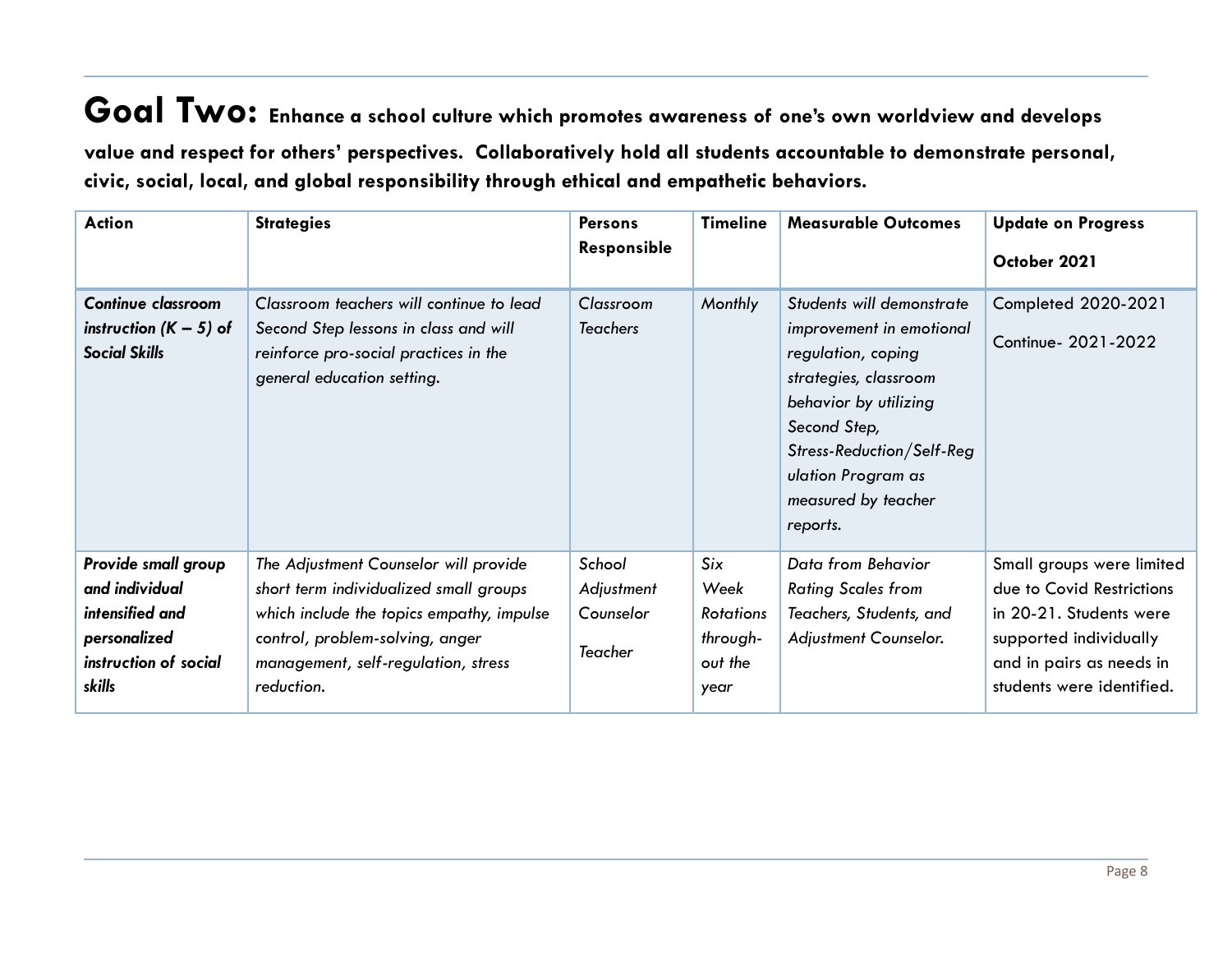|                                                                                                                                          |                                                                                                                                                                                                                                                                                                                                                                                                                                                                                            |                                                             |                                                                        |                                                                                                                                                                                                                       | **21-22-The Adjustment<br>Counselor will coordinate<br>small group social skill<br>support. |
|------------------------------------------------------------------------------------------------------------------------------------------|--------------------------------------------------------------------------------------------------------------------------------------------------------------------------------------------------------------------------------------------------------------------------------------------------------------------------------------------------------------------------------------------------------------------------------------------------------------------------------------------|-------------------------------------------------------------|------------------------------------------------------------------------|-----------------------------------------------------------------------------------------------------------------------------------------------------------------------------------------------------------------------|---------------------------------------------------------------------------------------------|
| <b>Continue classroom</b><br>instruction of Bullying<br><b>Prevention Program</b>                                                        | Using the Second Step Bullying Prevention<br>Program and Resources, students will:<br>engage in specific learning<br>activities to support them to gain<br>understanding of bully behaviors<br>learn strategies to manage bully<br>behaviors in others<br>develop the skills to recognize,<br>report and refuse bullying<br>Understand that bullying does not<br>have to be tolerated and<br>encourage students to both report<br>and use assertiveness skills to stand<br>up to bullying. | School<br>Psychologist<br>School<br>Adjustment<br>Counselor | Four<br>times a<br>year                                                | Increase in prosocial<br>behaviors. The<br>employment of skills for<br>including others and<br>inviting others to join in<br>activities, which can<br>reduce the social isolation<br>that contributes to<br>bullying. | On going                                                                                    |
| <b>Support and maintain</b><br>commitment to<br>provide instruction of<br>mindfulness practices<br>through the Calmer<br>Choice program. | Calmer Choice instruction and practice of<br>practical skills to:<br>increase inner resilience manage<br>and reduce the impacts of stress,<br>strengthen ability to control<br>emotional responses<br>increase a sense of wellbeing<br>$\bullet$                                                                                                                                                                                                                                           | All school<br>staff and<br>School<br>Librarian              | 1X <sub>a</sub><br>week for<br>6 week<br>sessions<br>during<br>Library | Kindness and compassion<br>towards themselves and<br>others                                                                                                                                                           | Ongoing                                                                                     |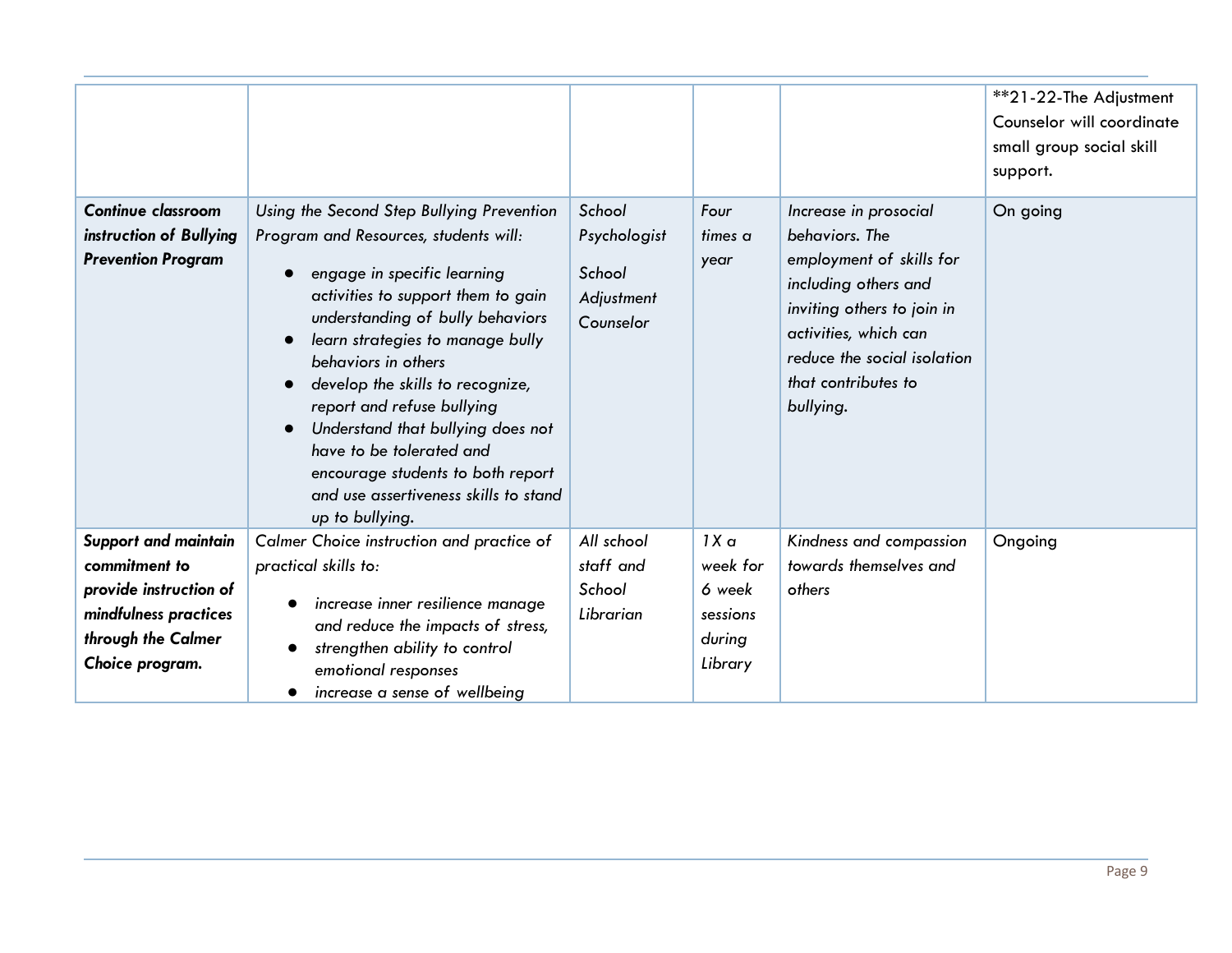| Guide students to<br>produce authentic<br>work in a product or<br>project that seeks to<br>make a positive<br>impact on the<br>community              | Teachers will employ instructional practices<br>and engage students in deeper learning<br>units which guide students to ask questions,<br>identify societal structures, and apply<br>creative problem solving skills.                                                                                                                                                                                                           | Principal,<br>Educators,<br>Technology<br>Teachers,<br>Specialist<br>Teachers,<br>Specialist,<br>Technology<br>Integration<br>Specialist,<br>Adjustment<br>Counselor,<br>Educational<br><b>Assistants</b> | Sept.<br>2020-<br>2023                                                              | Students at each grade<br>level will present a<br>product or project which<br>demonstrates<br>understanding of a social<br>problem and seeks to<br>educate others and<br>develop some ways to<br>work toward solving the<br>issue. | 2020-21 - Grades 1, 4,<br>and 5 completed these<br>projects.<br>21-22- Grades 2 and 3<br>will complete these<br>projects     |
|-------------------------------------------------------------------------------------------------------------------------------------------------------|---------------------------------------------------------------------------------------------------------------------------------------------------------------------------------------------------------------------------------------------------------------------------------------------------------------------------------------------------------------------------------------------------------------------------------|-----------------------------------------------------------------------------------------------------------------------------------------------------------------------------------------------------------|-------------------------------------------------------------------------------------|------------------------------------------------------------------------------------------------------------------------------------------------------------------------------------------------------------------------------------|------------------------------------------------------------------------------------------------------------------------------|
| <b>Build learning</b><br>activities and tasks<br>for students which led<br>them to recognize<br>diverse real world<br>experiences and<br>perspectives | Teams of educators will research resources<br>and topics to compliment content<br>standards at each grade level. (literature,<br>virtual experiences, technology<br>enhancements, current social problems,<br>languages, music, culture, racism).<br>Teams of educators will design a<br>collaboration model to elicit feedback<br>from grade level teachers to match<br>resources, interest, standards, scope and<br>sequence. | Technology<br>Integration<br>Teacher,<br>Librarian,<br>Science<br>Teacher, Art<br>Teacher,<br>Spanish<br><b>Teacher Music</b><br>Teacher,<br>Computer<br>Teacher, and<br>Interventionist                  | Grade K,<br>$2$ and $4$<br>Spring<br>2021<br>Grade 1,3<br>and $5$<br>Spring<br>2022 | Grade level teams will<br>measure student<br>attainment of this skill in<br>performance rubrics.                                                                                                                                   | 20-21- Initial steps were<br>made by individual<br>teachers<br>21-22-Resources will be<br>curated.<br>Not started in 2020-21 |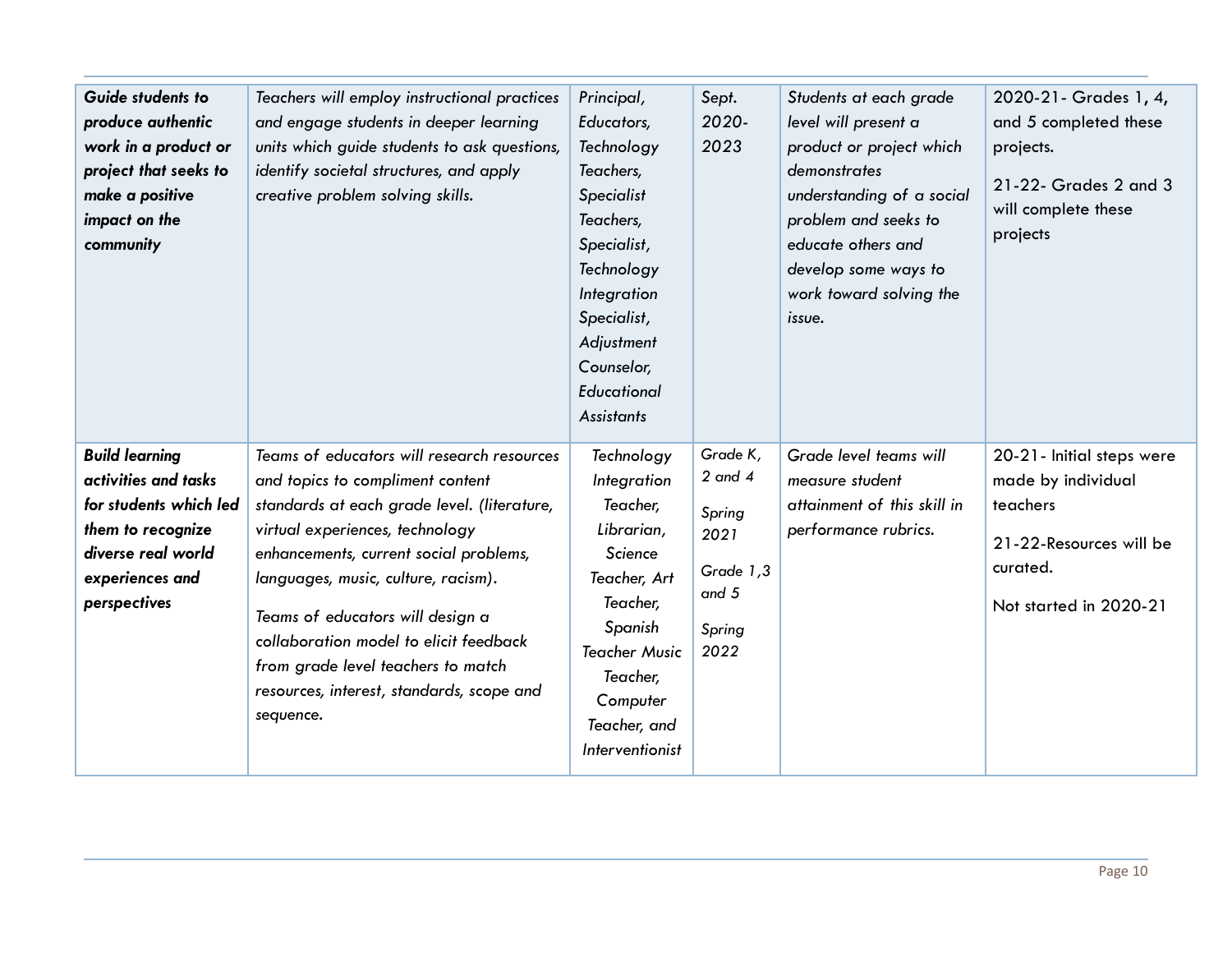|                           | Grade level teams will use selected<br>resources to deepen and enhance lessons<br>and student performance tasks.<br>Grade level teams will measure student<br>attainment of this skill in performance<br>rubrics. |                   |                |                                                        |                                            |
|---------------------------|-------------------------------------------------------------------------------------------------------------------------------------------------------------------------------------------------------------------|-------------------|----------------|--------------------------------------------------------|--------------------------------------------|
| Focus literacy on         | Whole school reads will include literacy                                                                                                                                                                          | Reading           | The            | Video Presentation of                                  | 2020-21 Partially                          |
| <b>Global Experiences</b> | which offers the reader personal                                                                                                                                                                                  | Integration       | Spring of      | student interviews                                     | completed, Whole School                    |
|                           | connection to characters experiencing life                                                                                                                                                                        | <b>Specialist</b> | each           | evidencing their empathy                               | Read with personal                         |
|                           | in a different part of the world.                                                                                                                                                                                 | Librarian         | year-<br>2021, | and awareness of another<br>person's experience who is | connection to positive<br>character traits |
|                           |                                                                                                                                                                                                                   | All School        | 2021,          | living in a different area                             | 2021-22 Continued work                     |
|                           |                                                                                                                                                                                                                   | <b>Members</b>    | 2023           | of the world.                                          |                                            |
|                           |                                                                                                                                                                                                                   |                   |                |                                                        | on this goal.                              |
|                           |                                                                                                                                                                                                                   |                   |                |                                                        |                                            |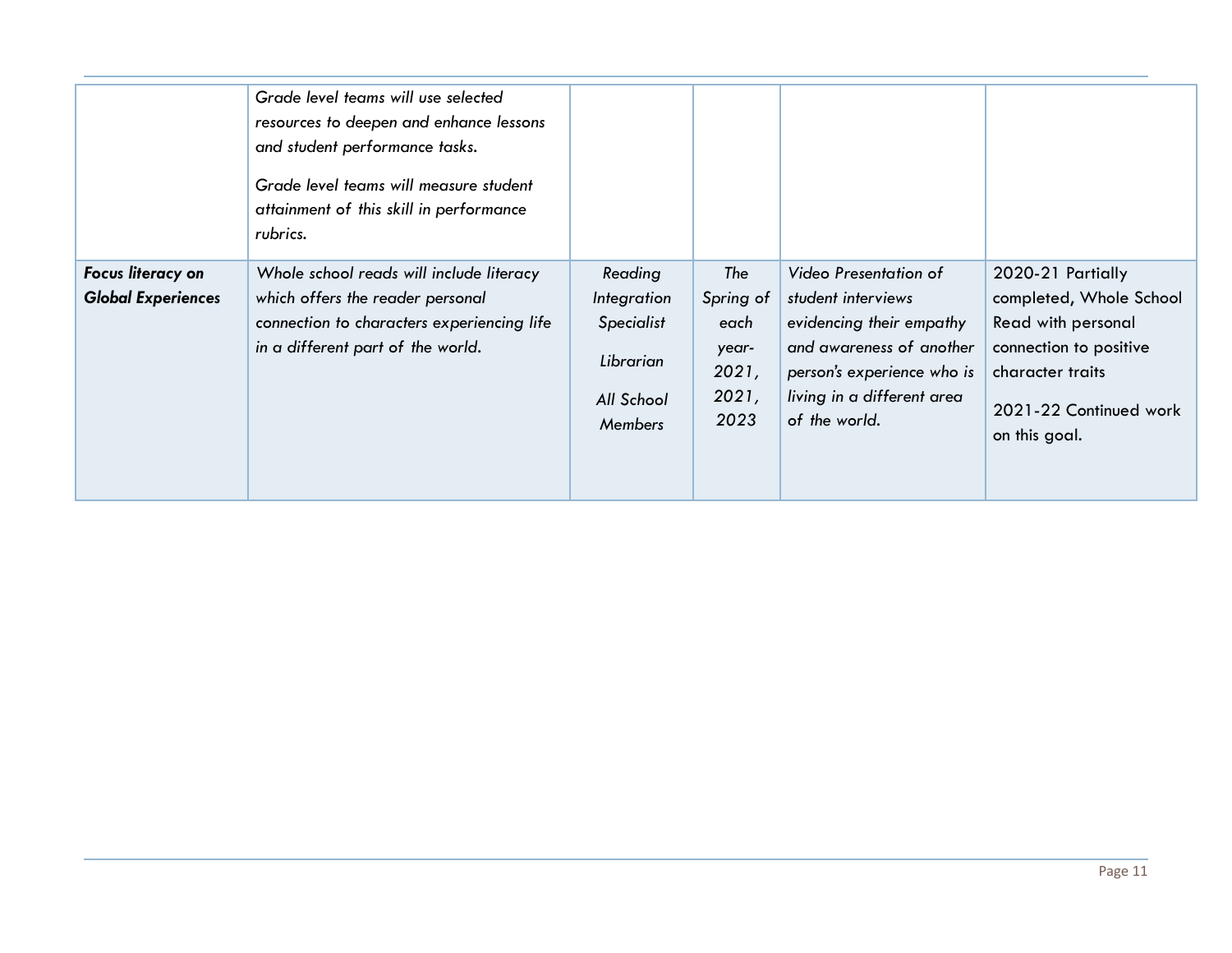### **Goal Three: Enhance <sup>a</sup> school environment which actively and innovatively advances students' social,** mental, emotional, and physical health to ensure optimal learning conditions by responding to the effects of school **closure and COVID-19 related issues.**

| <b>Action</b>                                                                                                                                                               | <b>Strategies</b>                                                                                                                                                                                                                                                                                                                                                                                                                                                                                                                                                                                        | <b>Persons</b><br>Responsible                                                                       | <b>Timeline</b>                                                                         | <b>Measurable Outcomes</b>                                                                                                                              | <b>Update on Progress</b><br>October 2021                                                                                                                                                                                                                                                                        |
|-----------------------------------------------------------------------------------------------------------------------------------------------------------------------------|----------------------------------------------------------------------------------------------------------------------------------------------------------------------------------------------------------------------------------------------------------------------------------------------------------------------------------------------------------------------------------------------------------------------------------------------------------------------------------------------------------------------------------------------------------------------------------------------------------|-----------------------------------------------------------------------------------------------------|-----------------------------------------------------------------------------------------|---------------------------------------------------------------------------------------------------------------------------------------------------------|------------------------------------------------------------------------------------------------------------------------------------------------------------------------------------------------------------------------------------------------------------------------------------------------------------------|
| Establish a<br>multidisciplinary<br>team dedicated to<br>planning for school<br>reentry which<br>advances students<br>social, emotional,<br>mental, and physical<br>health. | Review guidance from local and state<br>agencies to coordinate responses within<br>the school.<br>Identify resources within the school and<br>community which are available to support<br>student needs.<br>Research and recommend enhancements.<br>Analyze reopening plan to ensure it<br>supports social, emotional, mental, and<br>physical health.<br>Clearly communicate reentry with<br>stakeholders by developing a presentation<br>for staff.<br>Provide scripts for teachers and other<br>staff to read to students to ensure<br>consistent communication from a trusted<br>and familiar adult. | Principal,<br>School Nurse,<br>School<br>Psychologist,<br>Teachers,<br>Specialists,<br><b>Nurse</b> | July<br>2020-<br>Sept.<br>2020<br>May-June<br>2021<br>June<br>$2021 -$<br><b>May 22</b> | Students will resume<br>engagement in all<br>aspects of school with<br>reduced disruption as<br>measured by data<br>maintained by school<br>counselors. | Completed for 2020-21<br>Continued work for<br>2021-22<br>Small classes, outdoor<br>learning, masks, transition<br>using outdoor walkways,<br>distancing, focus on<br>building relationships,<br>personalizing learning,<br>recognizing identity,<br>building community and<br>enhancing equitable<br>practices. |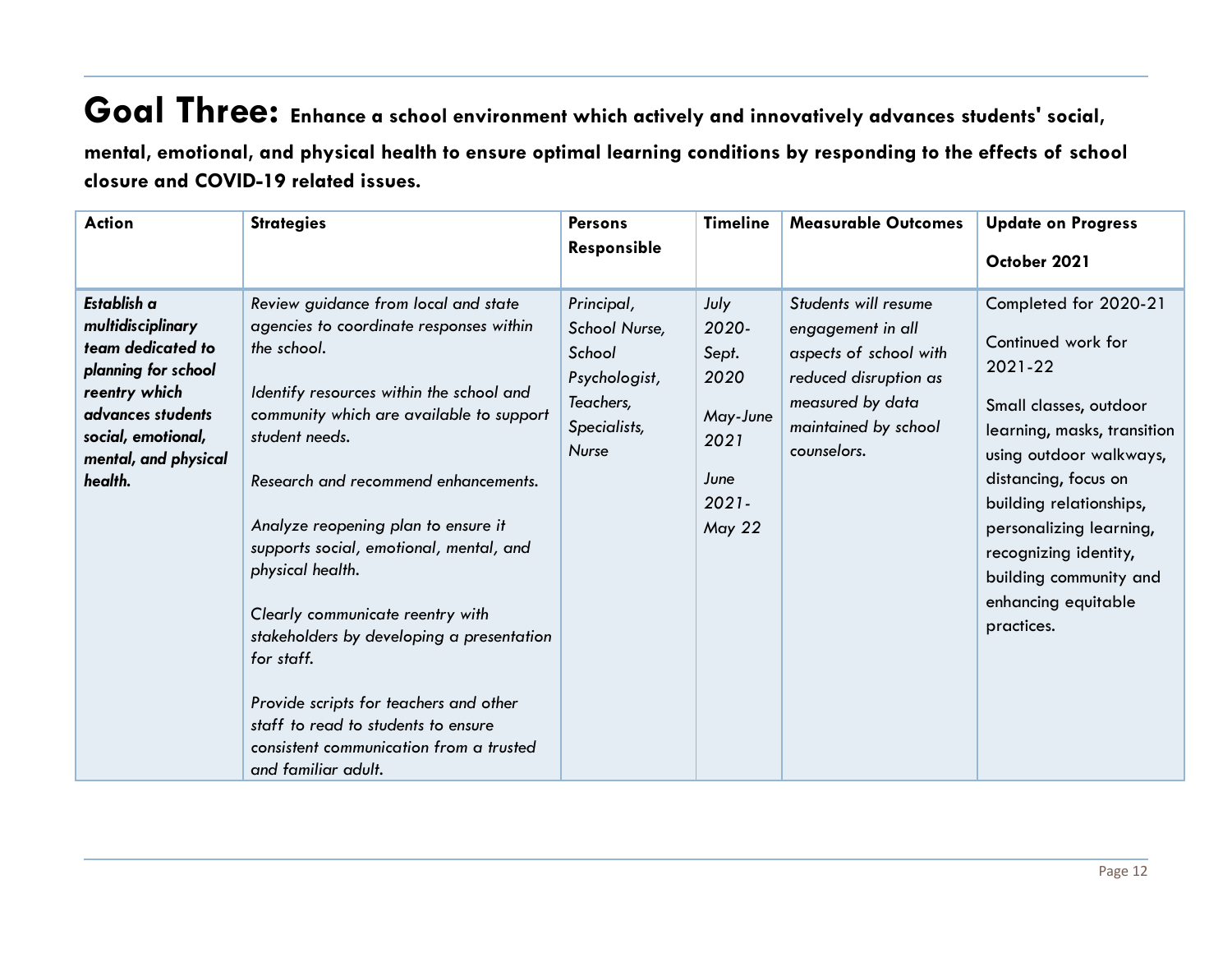| Provide support to<br>students at higher<br>risk for significant<br>stress or trauma<br>from COVID-19. | The Crisis Team, in consultation with<br>teachers and families, will review student<br>data<br>they collected and maintained during the<br>closure.<br>Counselors will conduct universal social<br>and emotional screenings, which examine<br>risk factors as well as protective and<br>promotive factors that reflect well-being<br>and resilience.<br>Examine and identify the impact of the<br>pandemic and systemic racism on<br>students.<br>Counselors will design and provide multi<br>tiered programs that accommodate<br>various levels of student need.<br>Intervention and support personnel will<br>establish regular informal check-ins with<br>students to determine effective<br>intervention services as identified.<br>Counselors will include and engage<br>families in the educational, restorative,<br>supportive, practices. | Nurse, School<br>Psychologist,<br>Adjustment<br>Counselor,<br>Principal,<br>Teachers,<br><b>Families</b> | Monthly | Students, families, and<br>teachers will access<br>school supports to meet<br>individual goals of<br>developing skills to<br>manage stress as<br>measured by Counselor's<br>data, student, parent,<br>and teacher interviews,<br>and general tenor and<br>culture of the school.<br>Continued analysis of<br>ongoing assessment data<br>of student mental health<br>needs and the impact of<br>prevention programs. | Completed for 2020-21<br>Continued work for<br>2021-22 |
|--------------------------------------------------------------------------------------------------------|---------------------------------------------------------------------------------------------------------------------------------------------------------------------------------------------------------------------------------------------------------------------------------------------------------------------------------------------------------------------------------------------------------------------------------------------------------------------------------------------------------------------------------------------------------------------------------------------------------------------------------------------------------------------------------------------------------------------------------------------------------------------------------------------------------------------------------------------------|----------------------------------------------------------------------------------------------------------|---------|---------------------------------------------------------------------------------------------------------------------------------------------------------------------------------------------------------------------------------------------------------------------------------------------------------------------------------------------------------------------------------------------------------------------|--------------------------------------------------------|
|--------------------------------------------------------------------------------------------------------|---------------------------------------------------------------------------------------------------------------------------------------------------------------------------------------------------------------------------------------------------------------------------------------------------------------------------------------------------------------------------------------------------------------------------------------------------------------------------------------------------------------------------------------------------------------------------------------------------------------------------------------------------------------------------------------------------------------------------------------------------------------------------------------------------------------------------------------------------|----------------------------------------------------------------------------------------------------------|---------|---------------------------------------------------------------------------------------------------------------------------------------------------------------------------------------------------------------------------------------------------------------------------------------------------------------------------------------------------------------------------------------------------------------------|--------------------------------------------------------|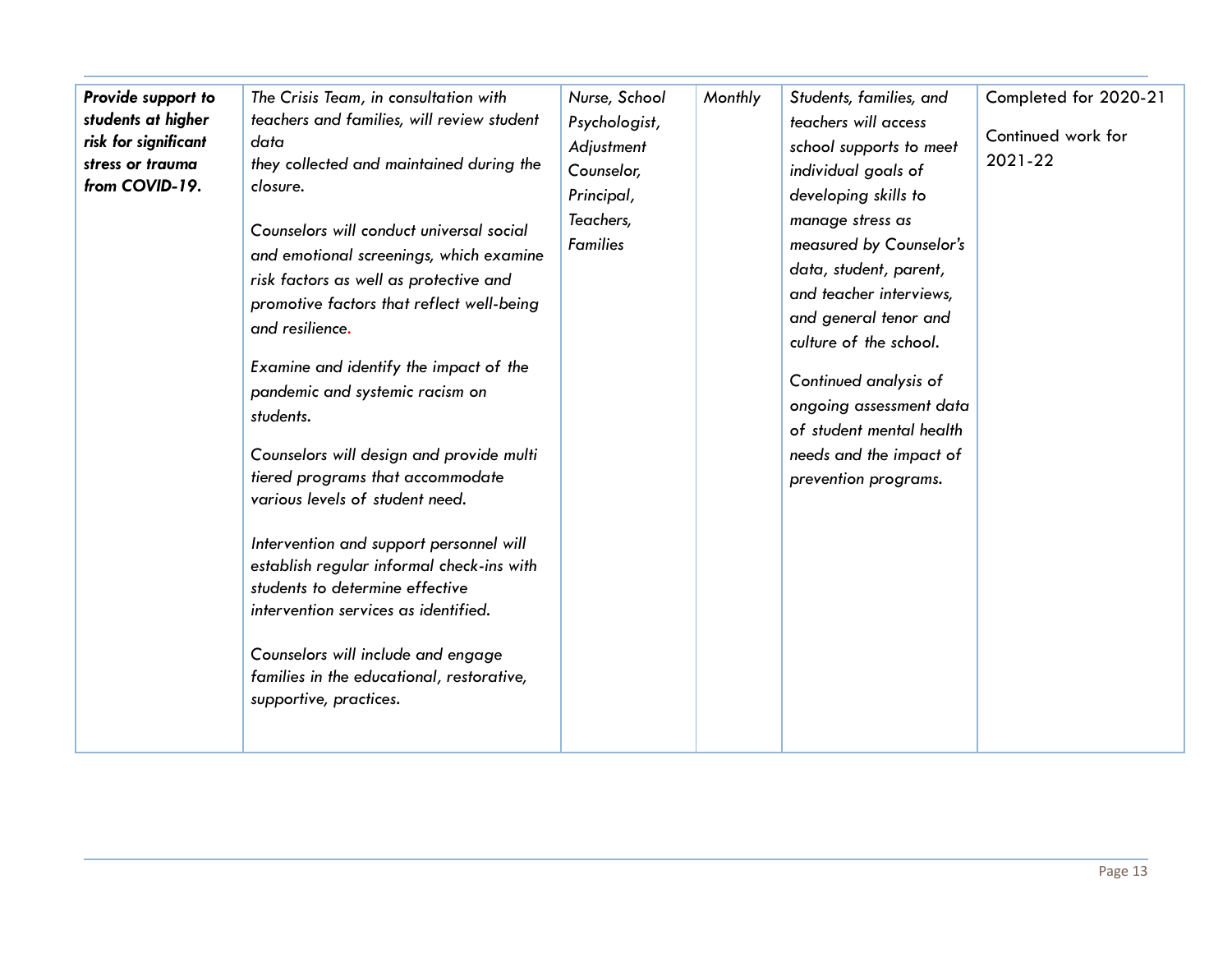| "Ensure all students<br>Adjustment<br>Students will resume<br>Completed for 2020-21<br>Counselors with Teachers, will facilitate<br>More<br>classroom meetings to allow students to<br>intensely<br>feel a sense of<br>Counselor,<br>engagement in all<br>Continued work for<br>collectively process their experience.<br>during<br>School<br>belonging; have<br>aspects of school with<br>2021-22<br>transition<br>Psychologist,<br>consistent<br>reduced disruption as<br>Educators will shift in focus and<br>times of<br>opportunities to<br>measured by Data<br>Nurse, Teachers<br>expectations on social and emotional<br>opening<br>learn about, reflect<br>maintained by school<br>well-being, self-efficacy and adaptive<br>and<br>on, and practice SEL;<br>counselors.<br>skills, integrating SEL lessons into the<br>closing<br>and access needed<br>curriculum.<br>school.<br>Students, families, and<br>support through<br>Monthly<br>teachers will access<br>school or community<br>School-employed mental health<br>to sustain<br>school supports to meet<br>professionals will facilitate<br>and<br>partners."*<br>individual goals of<br>evidence-based psychoeducational<br>support.<br>$(*CASEL)$<br>developing skills to<br>classroom lessons to address mindset,<br>manage stress. as<br>skills, and behavior standards using<br>Second Step and CASEL (Collaborative<br>measured by Counselors<br>for Academic, Social, and Emotional<br>data, student, parent,<br>Learning).<br>and teacher interviews,<br>ei_Self Management, Self Awareness,<br>and general tenor and<br>Relationship Skills, Social Awareness,<br>culture of the school<br><b>Responsible Decision Making Skills</b><br>reflecting respectful,<br>supportive relationships<br>School counselor, school psychologist,<br>among students, parents,<br>school nurse and the speech language<br>and staff.<br>therapist will all conduct confidential<br>sessions with identified students of need,<br>while maintaining social distancing<br>requirements.<br>Counseling staff will match student and<br>family needs with outside agencies and<br>community resources. |  |  |  |
|----------------------------------------------------------------------------------------------------------------------------------------------------------------------------------------------------------------------------------------------------------------------------------------------------------------------------------------------------------------------------------------------------------------------------------------------------------------------------------------------------------------------------------------------------------------------------------------------------------------------------------------------------------------------------------------------------------------------------------------------------------------------------------------------------------------------------------------------------------------------------------------------------------------------------------------------------------------------------------------------------------------------------------------------------------------------------------------------------------------------------------------------------------------------------------------------------------------------------------------------------------------------------------------------------------------------------------------------------------------------------------------------------------------------------------------------------------------------------------------------------------------------------------------------------------------------------------------------------------------------------------------------------------------------------------------------------------------------------------------------------------------------------------------------------------------------------------------------------------------------------------------------------------------------------------------------------------------------------------------------------------------------------------------------------------------------------------------------------------------------------------------------------------------|--|--|--|
|                                                                                                                                                                                                                                                                                                                                                                                                                                                                                                                                                                                                                                                                                                                                                                                                                                                                                                                                                                                                                                                                                                                                                                                                                                                                                                                                                                                                                                                                                                                                                                                                                                                                                                                                                                                                                                                                                                                                                                                                                                                                                                                                                                |  |  |  |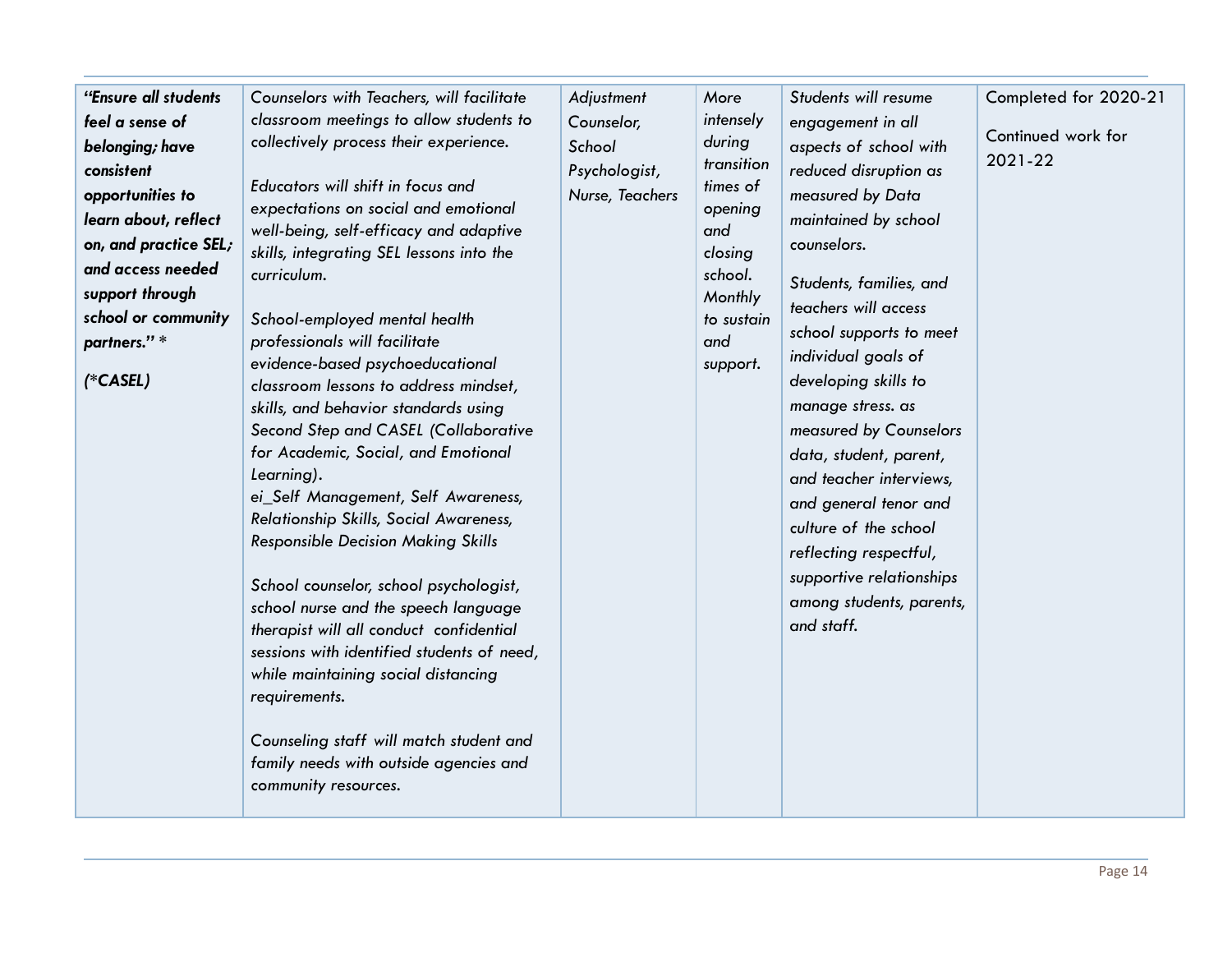| Teachers will explicitly teach and reteach<br>expectations and routines, using positive<br>and reassuring approaches when<br>managing physical distancing<br>requirements and health and safety<br>protocols.                                                                                                                                                     |  |  |
|-------------------------------------------------------------------------------------------------------------------------------------------------------------------------------------------------------------------------------------------------------------------------------------------------------------------------------------------------------------------|--|--|
| Teachers will employ instructional<br>practices and engage students in<br>cooperative experiences to identify<br>societal structures, and apply creative<br>problem solving skills. Such experiences<br>serve to cause a feeling of empowerment<br>by assisting others, which can prove<br>restorative following significant disruption<br>and collective stress. |  |  |
| The school will continue to include routine<br>opportunities for physical activity and<br>promote the Wellness Policy.                                                                                                                                                                                                                                            |  |  |